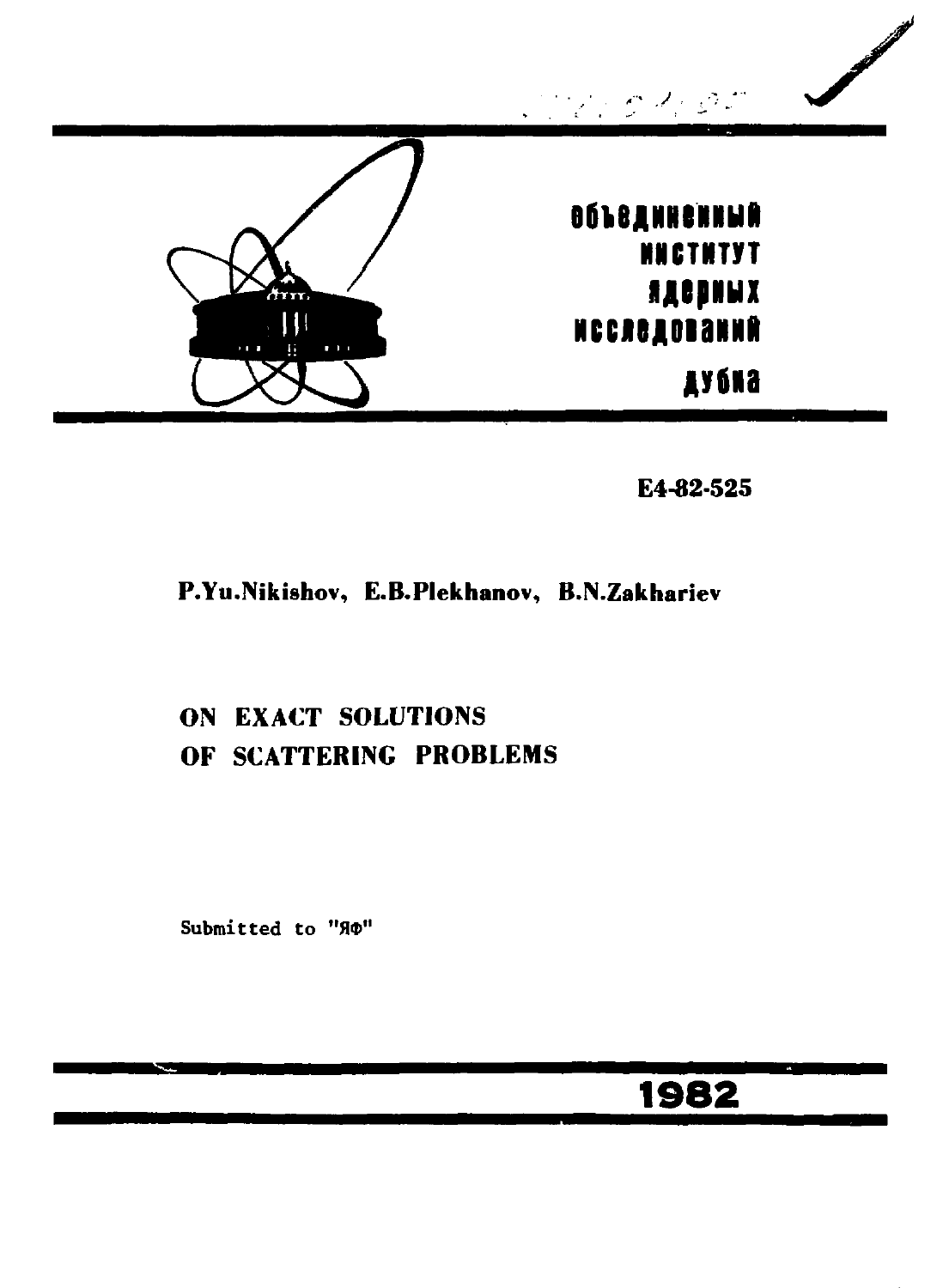**Exact solutions of integral equations for the inverse scattering problem were obtained for a wide class of interactions - Bargmann potentials (see the review article/1/).** 

**The Bargmann potential chosen from these model solutions for the best approximation of the scattering data in some particular case can be considered as an approximate solution of the corresponding inverse problem.** 

**Such calculations have been already performed for numerous**  nuclear systems (potentials for quarks N-N, N-a,  $a-a$ , N**nucleus, nucleus-nucleus, and even for heavy ions have been reconstructed, see the review'1'').** 

**It is impossible to judge about the quality of this interaction reconstruction procedure without its verification in the cases with a priori known potentials (how are these potentials deformed after successive solution of the direct and inverse problems). However, very little of such necessary verifications have been fulfilled until now. And these are absent at all for some classes of Bargmann potentials.** 

**We present results of such calculations with an approximation of scattering data for the known potentials by choosing singularities of the trial S-matrix in the complex к-plane.** 

**A multichannel (matrix) generalization of Bargmann poten**tials ( $V_{q, \beta}$ (r)) was originally considered by Newton and Fulton<sup> $\frac{2}{3}$ </sup> **They restricted themselves, however, to the case when the thresholds of excitation for all the channels coincide (kinetic energies of the free asymptotic motion in different channels are equal). This formalism was used for reconstruction of the tensor and spin-orbital nucleon-nucleon forces /3,4/.** 

**Systems with different channel excitation thresholds have been investigated by Cox/5/ .** 

**Recently it has been found/ 6 / that new solutions, more simple than the exact solutions of Cox, exist in the case of separable dependence with respect to channel indices, of the kernels of the inverse problem integral equations. In ref.**  */e /*  **interaction matrices VQg,for which the kernels of Gelfand-Levitan equations contain the contribution from bound states only, have been constructed (with kernels not necessarily completely degenerated as in the Cox paper/5/).** 

**In the present paper exact solutions of multiphannel systems of equations (for direct and inverse problems) corresponding to scattering matrices with a finite number of resonance sin-**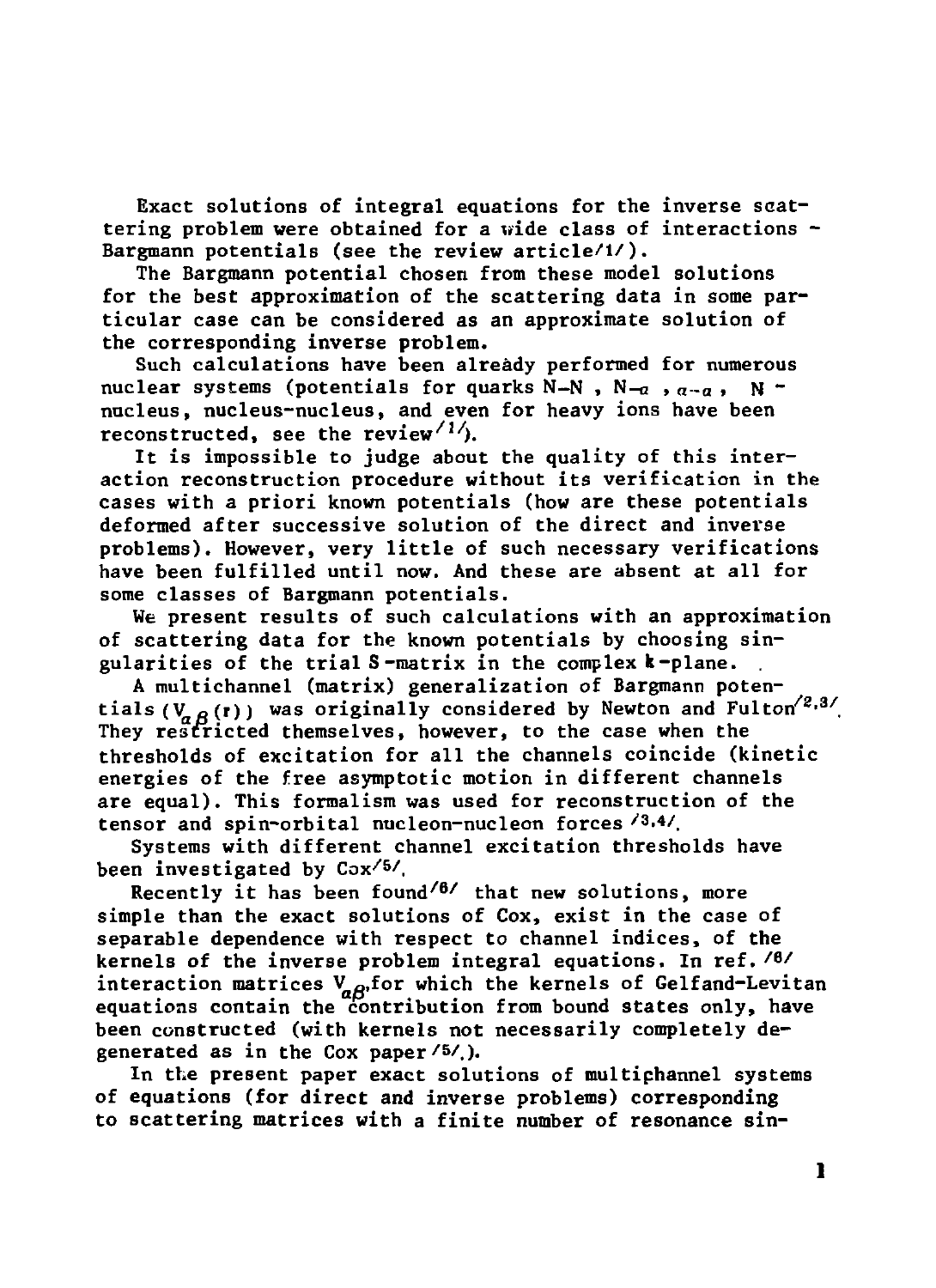**gularities are derived. The resonance states have also not necessarily to be completely degenerated, as it was demanded in ref.'s/.** 

#### **1. EXAMPLES OF APPROXIMATE SOLUTIONS OF SINGLE-CHANNEL INVERSE PROBLEM**

**A remarkable demonstration of the quality of the approximate potential reconstruction was given in papers '7,8/ ^y collaborators of Fermilab. (Batavia). They restricted themselves, however, to infinitely deep potential wells (with the discrete spectrum only) developing the algorithm of reconstruction of interquark confinement forces. A specific technique/ 7 - 8 / does not permit the applications of their results for estimating the errors of the potential reconstruction for systems with the continuous spectrum.** 

**The scattering function S(k) in our calculations was chosen in the factorized form** 

$$
S^{B} = \prod_{j}^{N} \frac{(\mathbf{k} - \mathbf{a}_{j}) (k + a_{j}^{*}) (k + b_{j}) (k - b_{j}^{*})}{(k - b_{j}) (k + b_{j}^{*}) (k + a_{j}) (k - a_{j}^{*})}, \qquad (1)
$$

**to which there corresponds the Bargmann potential** 

$$
V^B = 4i \frac{d}{dr} \left\{ \sum_{j}^{2N} b_j \frac{a_j - b_j}{a_j + b_j} \cdot f(b_j, r) e^{ib_j r} \right\},
$$
 (2)

**where** 

$$
f (b_{j} r) = \sum_{n=1}^{2N} (1 - 2 P (r))_{jn}^{-1} e^{ib_{n}r} ,
$$
  

$$
P_{jn} = \frac{-b_{j}}{b_{j} + b_{n}} \frac{a_{j} - b_{j}}{a_{j} + b_{j}} e^{i(b_{j} + b_{n})r}
$$

Parameters  $a_i$ ,  $b_i$  were taken as to provide the best possible **approximation of S(k) (realk>0) corresponding to the potential to be reconstructed.** 

**As typical examples the following potentials will be considered here A) Wood-Saxon potential which is often used in nuclear physics and B)**  $V = V_0 e^{-\alpha t^2}$  for which many calculations have **been already done in the inverse scattering problem in the framework of a formalism with fixed energy\*.C) potential**   $V = 2e^{-10t} - e^{-5t}$  with a repulsive core and an attractive tail.

**<sup>&</sup>quot;"There are two main approaches in the inverse scattering problem: the reconstruction of interaction from partial phase**   $shifts \delta\rho$  with different values of the angular momentum  $\ell$  for **a given value of E (successes along this line are discussed in review'l') and formalism with fixed** *I* **considered in this paper.**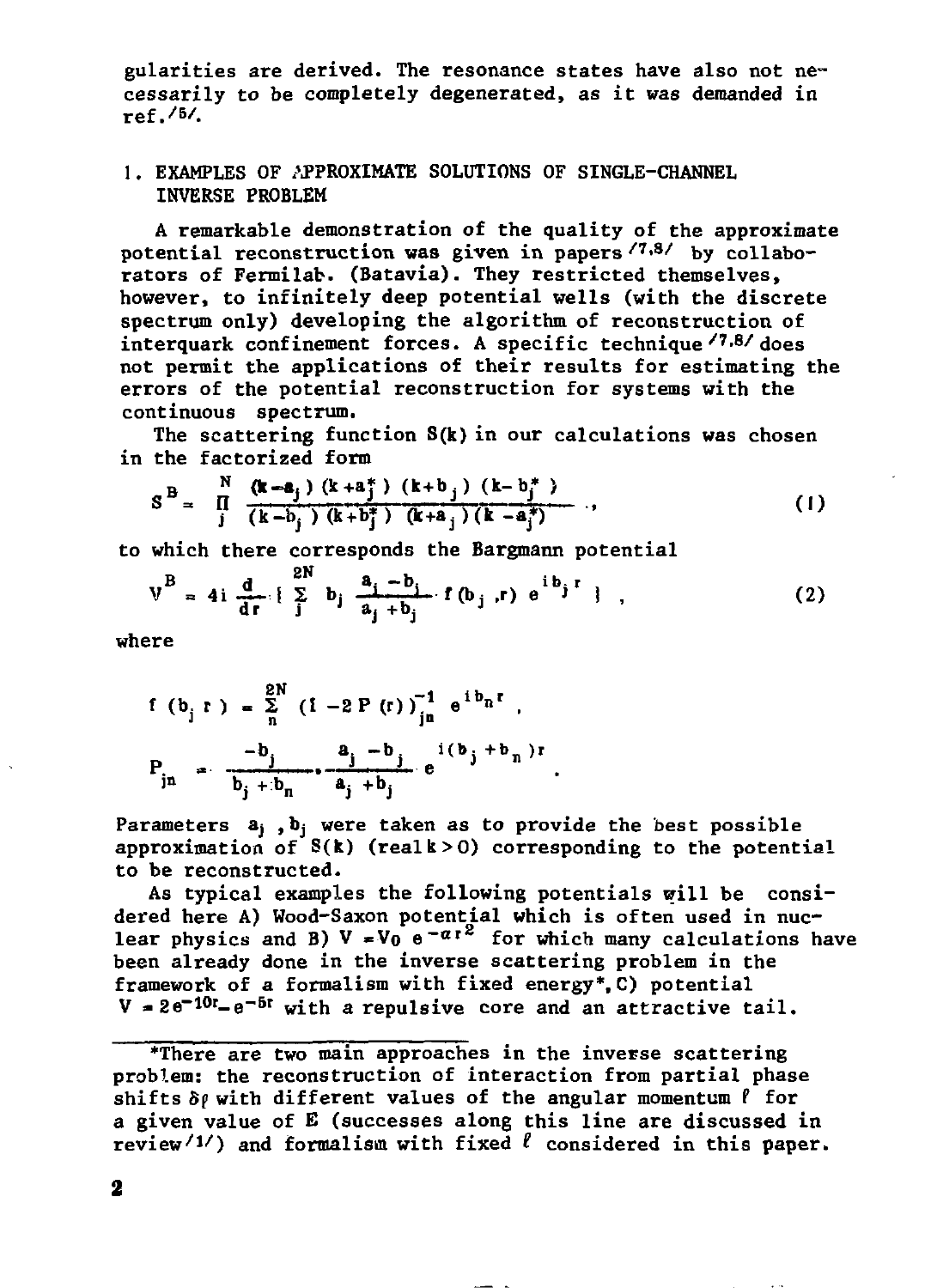

Fig.1. Approximate solution of the inverse problem using **Bargmann potentials. Original potentials are drawn by solid**  lines, and the ones reconstructed from phase shifts  $\delta(E)$  **by dashed lines.** 

**InitialVi and reconstructed Vr potentials (upon solving the**  direct and inverse problems:  $V_i \rightarrow S \rightarrow V_i$  are compared in fig.1. The position of poles of  $S^B$  in the complex  $k$ -plane correspon**ding to approximate solutions of the inverse problems in case D are shown in fig.2. It is remarkable that trial potentials V <sup>B</sup> appear to be rather close to the original V for es-, sentially different sets of parameters a, ,b, .**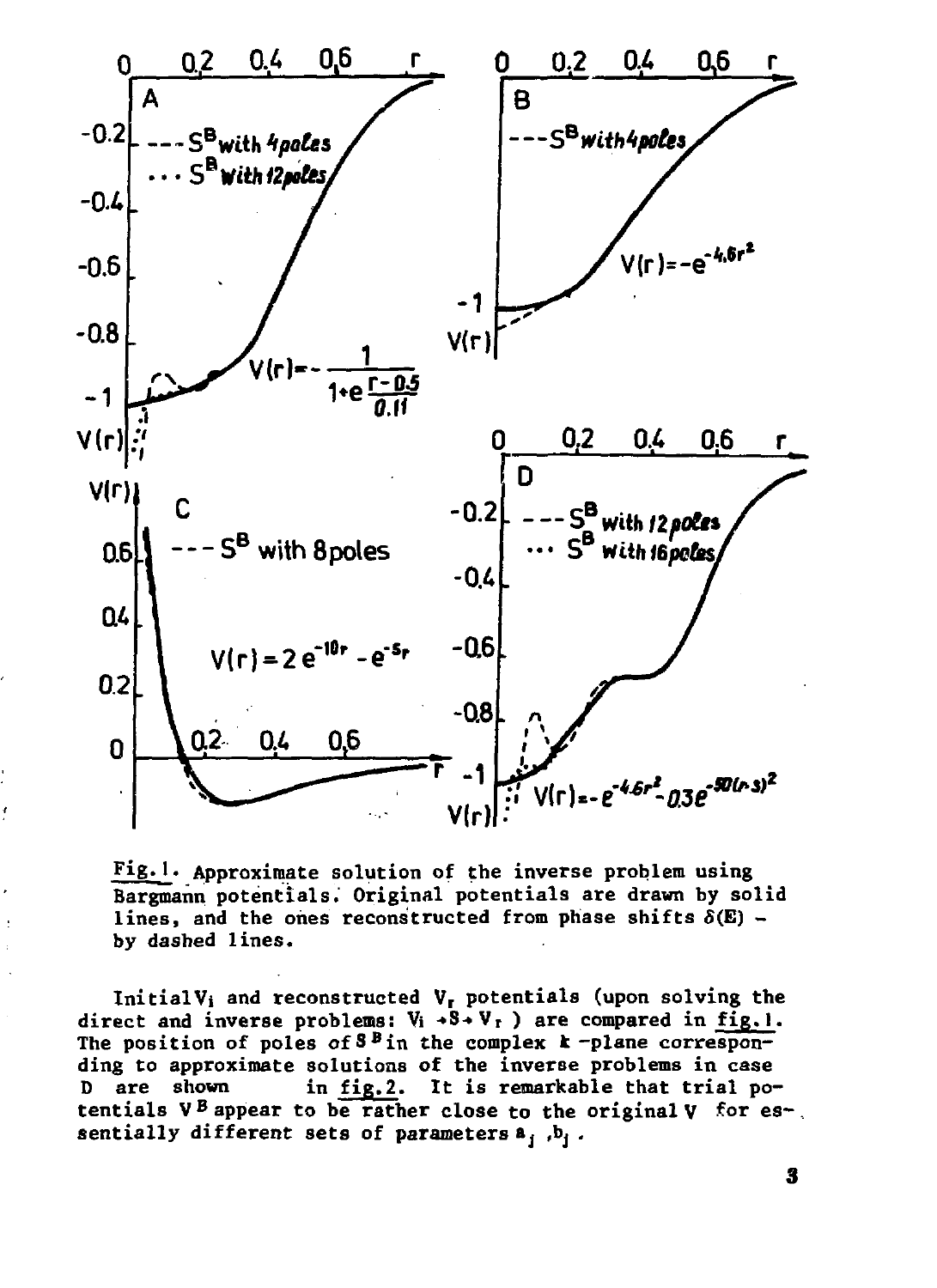

**poles of scattering functions in the complex к -plane derived for reconstruction of the potential shown on the figure ID:**   $(x) - in 12$ -pole, and ( $0$ ) -**16-pole approximation.** 

#### **2. MULTICHANNEL EQUATIONS**

**The motion in systems with N coupled channels will be des**cribed here by equations ( $h^2 \approx 2m \approx 1$ ):

$$
-\Psi_{\alpha\beta}^{\prime\prime}\left(\mathbf{K},\mathbf{r}\right)+\frac{\mathbf{R}}{a}\mathbf{V}_{\alpha\alpha^{\prime}}\left(\mathbf{r}\right)\Psi_{\alpha^{\prime}\beta}(\mathbf{K},\mathbf{r})=\mathbf{E}_{\alpha}\Psi_{\alpha\beta}(\mathbf{K},\mathbf{r})\,,\tag{3}
$$

where  $V_{aa'}(r)$  are elements of an interaction matrix  $V(r)$ ,  $\Psi_{a} \rho(K,r)$ is the wave function in a channel "a", corresponding to the incident wave in a channel" $\beta$ ":

$$
\Psi_{\alpha\beta}(K,0) = 0; \quad \psi_{\alpha\beta} = e^{-i\mathbf{k}_{\alpha}t} \quad \delta_{\alpha\beta} - \delta_{\alpha\beta}(K) e^{-i\mathbf{k}_{\alpha}t} \quad . \tag{4}
$$

**<sup>S</sup>afl ar <sup>e</sup> elements of the scattering matrixS, К is a diagonal matrix of channel wave numbers**  $\mathbf{k}_a$ **:**  $K = \{K_{aB} * \mathbf{k}_a \delta_{aB}\}$ ;  $\mathbf{E}_a = \{K_{aB} * \delta_{aB}\}$  $\mathbf{v} \times \mathbf{v} = \mathbf{k}^2 - \Delta_d^2$  **is a kinetic energy of the asymptotic motion** in the channel " $a$ ";  $\Delta_a^2$  is the threshold energy at which the **channe 1** *"a "* **opens.** 

Besides  $\Psi_{\alpha\beta}$ , we will use the matrix of Jost solutions  $F(K,t)$ **corresponding to asymptotic conditions** 

$$
\lim_{\epsilon} e^{-ik_{\alpha}t} \mathbf{F}_{\alpha\beta}(K, t) = \delta_{\alpha\beta} \tag{5}
$$

The values of Jost solutions at<sup>t</sup> =0 determine the Jost matrix  $\mathbf{F}_{\alpha\beta}(\mathbf{X}) = \mathbf{F}_{\alpha\beta}(\mathbf{X}, \mathbf{0})$  connected with the scattering matrix:  $S(K) = K^{\frac{1}{2}}F(-K)F(K)K^{-\frac{1}{2}}$  (6)

Solutions  $F(K,r)$  corresponding to a potential matrix  $V(r) \neq 0$  can be obtained from solutions  $\mathbf{F}_{\alpha\beta}(\mathbf{K}\mathbf{r}) = e^{i\mathbf{k}_{\alpha}\mathbf{r}} \delta_{\alpha\beta}$  of the free mo**tion by the integral transformation (a generalized shift):** 

$$
F_{\alpha\beta}(K,r) = e^{ik_{\alpha}r} \delta_{\alpha\beta} + \int_{r}^{\infty} K_{\alpha\beta}(r,r') e^{ik_{\beta}r'} dr' \qquad (7)
$$

**where kernels**  $K_{\alpha\beta}(r,r')$  of transformation (7) are determined **by multichannel integral equations of the inverse** *'* **problem (Marchenko):**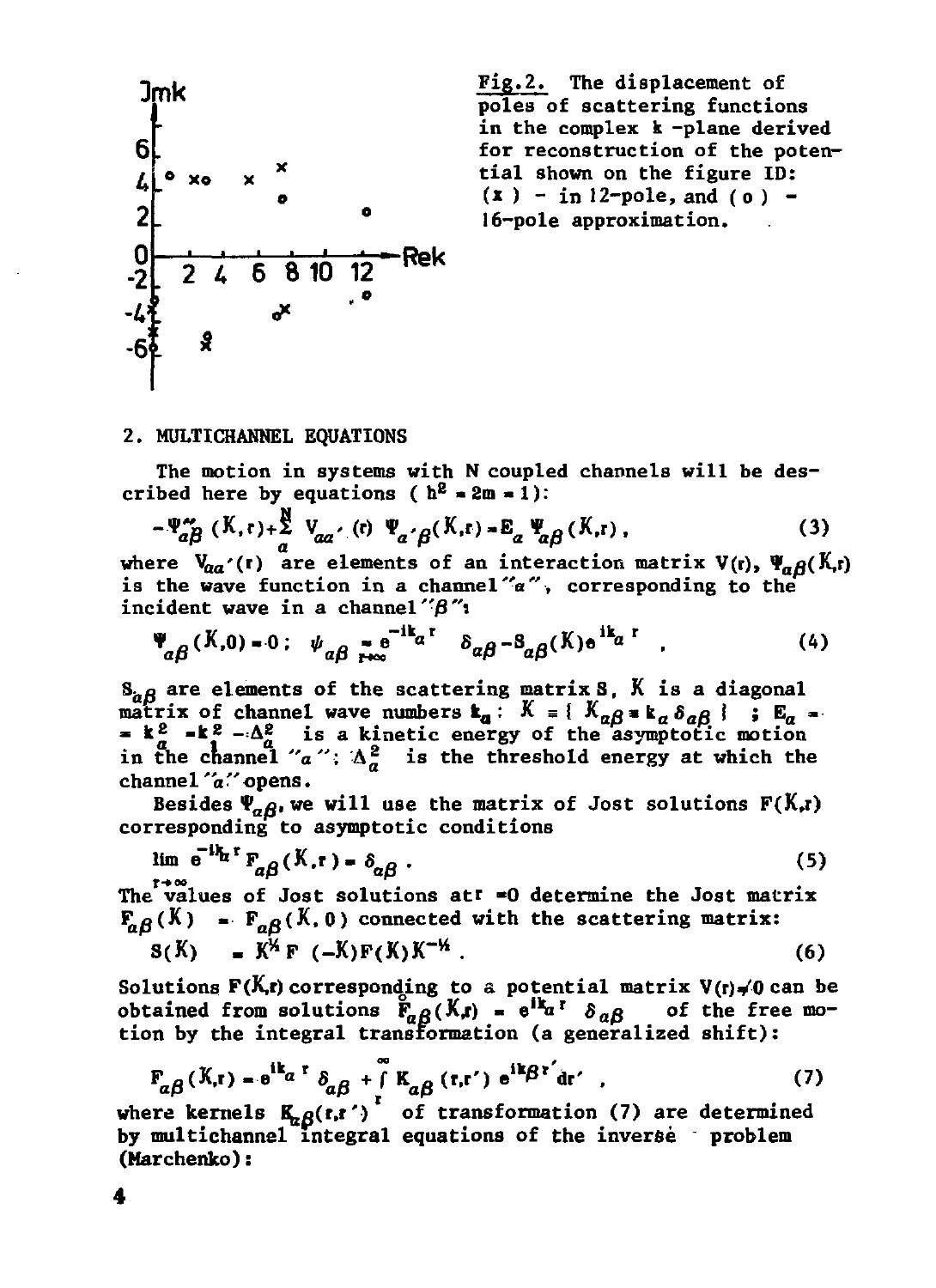$$
K_{\alpha\beta}(r,r') + \Theta_{\alpha\beta}(r,r') + \sum_{y} \int_{r}^{r} K_{\alpha y}(r,r'')\Theta_{\beta\beta}(r'\cdot r') dr'' = 0
$$
 (8)

and kernels  $Q_{\alpha\beta}$  equations (8) can be determined by the scattering matrix  $S_{\alpha\beta}$ , bound state energies  $E_{\alpha}^{\lambda}$  = -( $\kappa_{\alpha}^{\lambda}$ )<sup>2</sup> and by the corresponding normalization constants  $M_{\alpha\beta}^{\lambda}$ :

$$
Q_{\alpha\beta}(r,r') = \frac{1}{2\pi} \int_{\alpha}^{\infty} k_{\alpha}^{2\pi} (\delta_{\alpha\beta} - \delta_{\alpha\beta}) e^{i(k_{\alpha}r + k_{\beta}r')} k_{\beta}^{2\pi} k_{i} dx_{1} + \sum_{\lambda} e^{-\alpha} \int_{\alpha}^{\lambda} k_{\alpha\beta} e^{-\beta} \delta^{r'}.
$$
 (9)

The cases when (8), (9) have exact solutions, which are especially interesting for practical applications, are considered in the next section.

#### 3. INTERACTION MATRICES OF THE BARGMANN TYPE

The simplest exactly solvable models were derived in the Gelfand-Levitan approach when the continuous spectrum does not contribute to kernels Q of inverse problem equations (1.0/". But in the Marchenko approach it turned out to be more easy to construct the solutions for which only resonance singularities of 8 contribute to kernels Q.

Let a system have no bound states and kernels  $Q_{\alpha\beta}$ in (9) have the factorized dependence on coordinates r.r' and channel indices a. B

$$
\mathbf{Q}_{\alpha\beta}(\mathbf{r}, \mathbf{r}') = \mathbf{F}_{\alpha\alpha}(\mathbf{K}^{\nu}, \mathbf{r}) \mathbf{I}_{\alpha} \mathbf{I}_{\beta} \mathbf{F}_{\beta\beta}(\mathbf{K}^{\nu}, \mathbf{r}'),
$$
 (10)

where  $K^{\nu}$  is the value of  $K$  corresponding to a pole of the S matrix on the imaginary axis in the complex  $k_1$ -plane.

The solution of Marchenko equations with such kernels can be constructed in the form

$$
\mathbf{K}_{aa'} = \frac{\mathbf{S}}{\beta} \mathbf{F}_{a\beta} (K^{\nu}, \mathbf{r}) \mathbf{F}_{\beta} \mathbf{F}_{a'} \mathbf{F}_{a'a}^{\mathbf{F}} (K^{\nu}, \mathbf{r}'). \qquad (11)
$$

We find  $\sum_{\beta} F_{\alpha\beta} (K^{\nu}, r) \Gamma_{\beta}$ , substituting K and Q from (11) and  $(10)$  into  $(8)$ 

$$
\sum_{\rho}^{N} F_{\alpha\beta}(K', r) \Gamma_{\beta} = \frac{F_{\alpha\alpha}(K', r) \Gamma_{\alpha}}{1 + \sum_{\gamma}^{2} \Gamma_{\gamma}^{2} F_{\gamma}^{2} (K', r') dr'} = -\frac{e^{-\kappa_{\alpha} r} \Gamma_{\alpha}}{1 + \sum_{\gamma}^{2} \Gamma_{\gamma}^{2} F_{\gamma}^{2} (K', r') dr'} \tag{12}
$$

\*The integral term in (9) cannot be omitted restricting the contribution into Q by discrete states only, because this corresponds to the choice  $S_{\alpha\beta}$ =1 and violates the Levinson theorem.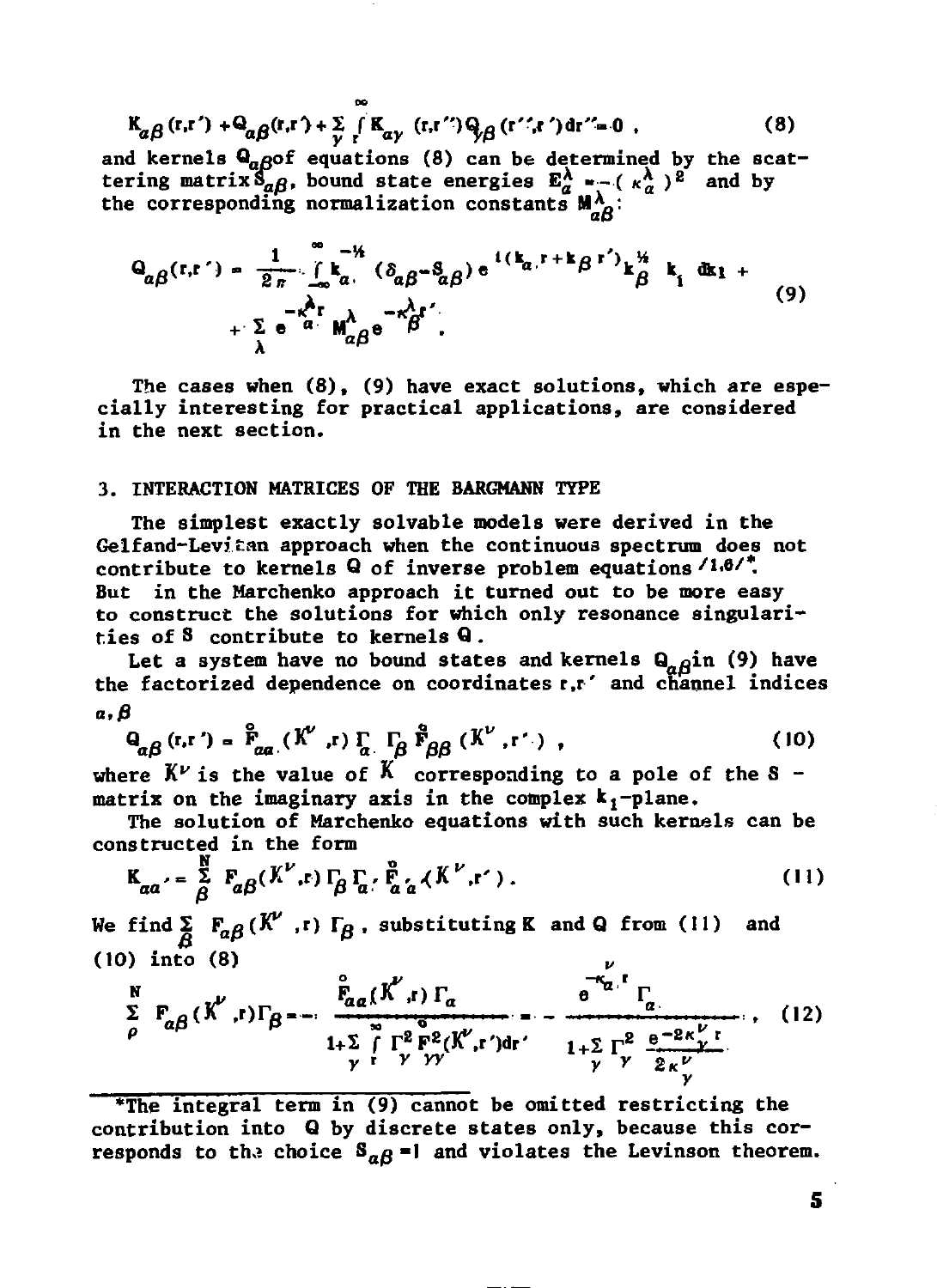So  $K_{aa'}$  is also determined. The potential matrix can be expressed using these  $K_{\alpha\alpha}$ '  $\nu$  $\mathcal{V}$ 

$$
V_{\alpha\alpha'}(t) = 2 \frac{d}{dt} \left\{ \frac{e^{-\kappa_{\alpha}t} \Gamma_{\alpha} \Gamma_{\alpha}}{1 + \sum_{i} \Gamma_{\gamma}^2 e^{-2\kappa_{\gamma}^2 t} / 2\kappa_{\gamma}^2} \right\}
$$
(13)

and according to (7)<sup>''</sup>we have for solution  $F_{\alpha\beta}(X,t)$ :

$$
F_{\alpha\beta}(K,r) = e^{ik_{\alpha}r} \delta_{\alpha\beta} + \frac{e^{-k_{\alpha}r} \Gamma_{\alpha} \Gamma_{\beta} e^{-(k_{\beta}r+ik_{\beta})r}}{(1+\sum_{i} \Gamma_{\gamma}^{2} e^{-2k_{\gamma}r} \Gamma_{i}^{2} \kappa_{\gamma}^{2}}) (ik_{\beta} - \kappa_{\beta}^{2})}
$$
(14)

The validity of formulae (13), (14) can be verified by direct substitution of  $V_{aa'}$  and  $F_{a\beta}$  into the system (3).<br>Using these  $F_{a\beta}$  (X,r) we can find the Jost funtion

$$
F_{\alpha\beta}(K) = \delta_{\alpha\beta} - \frac{\Gamma_{\alpha} \Gamma_{\beta}}{(\kappa_{\beta}^{\nu} - i k_{\beta})(1+\Sigma_{\alpha}(\Gamma_{\gamma}^{2}/2\kappa_{\gamma}^{\nu}))},
$$
\n(15)

and we get the scattering matrix, substituting (15) into (6).

In a more general case of M resonance singularities, the expressions for  $Q$  and  $K$  in the right-hand sides of eqs. (10), (11) have to be summarised over  $\nu$ . Then a system of M algebraic equations has to be solved. So, we get K, which determines  $V_{\alpha\beta}$ (r) and  $F_{\alpha\beta}$ (K,r), from (13), (14), we get  $F_{\alpha\beta}$ (K) from  $F_{\alpha\beta}$ (K,r)<br>and  $S_{\alpha\beta}$ (K) is determined from (6);

$$
F_{\alpha\beta}(K, r) = F_{\alpha\alpha}(K, r) \delta_{\alpha\beta} + \sum_{\nu\nu}^{\mu} F_{\nu\nu}^{-1}(r) F_{\alpha\alpha}(K^{\nu}, r) \Gamma_{\alpha}^{\nu} \Gamma_{\beta}^{\nu} \Gamma_{\beta\beta}^{\mu} (K^{\nu}, r') \times
$$
  
\n
$$
\times F_{\beta\beta}(K, r') dr' = e^{ikr} \delta_{\alpha\beta} - \sum P_{\nu\nu}^{-1}(r) e^{-\kappa_{\alpha}^{\nu} r} \Gamma_{\alpha}^{\nu} \Gamma_{\beta}^{\nu} \frac{e^{(ik\beta - \kappa_{\beta}^{\nu})T}}{ik\beta - \kappa_{\beta}^{\nu}} \cdot
$$
  
\n
$$
V_{\alpha\beta}(r) = -2 \frac{d}{dr} \{\sum_{\nu}^{\mu} F_{\nu\nu}^{-1}(r) e^{-(\kappa_{\alpha}^{\nu'} + \kappa_{\beta}^{\nu})T}\};
$$

$$
F_{\alpha\beta}(K) = \delta_{\alpha\beta} - \sum_{\nu\nu} F_{\nu\nu}^{-1} (0) F_{\alpha}^{\nu} I_{\beta}^{\nu} \underbrace{1}_{i,k \ -\kappa_{\beta}^{\nu}}.
$$

vhere

$$
P_{\nu\nu'}(t) = \delta_{\nu\nu'} + \frac{\Gamma_{\nu}^{\nu} e^{-(\kappa_{\gamma} + \kappa_{\gamma})t}}{\kappa_{\gamma}^{\nu} + \kappa_{\gamma}^{\nu}}
$$

#### 4. CONCLUSION

Results of investigations on the theory of Bargmann potentials and applications of the corresponding technique can be classified according to the following scheme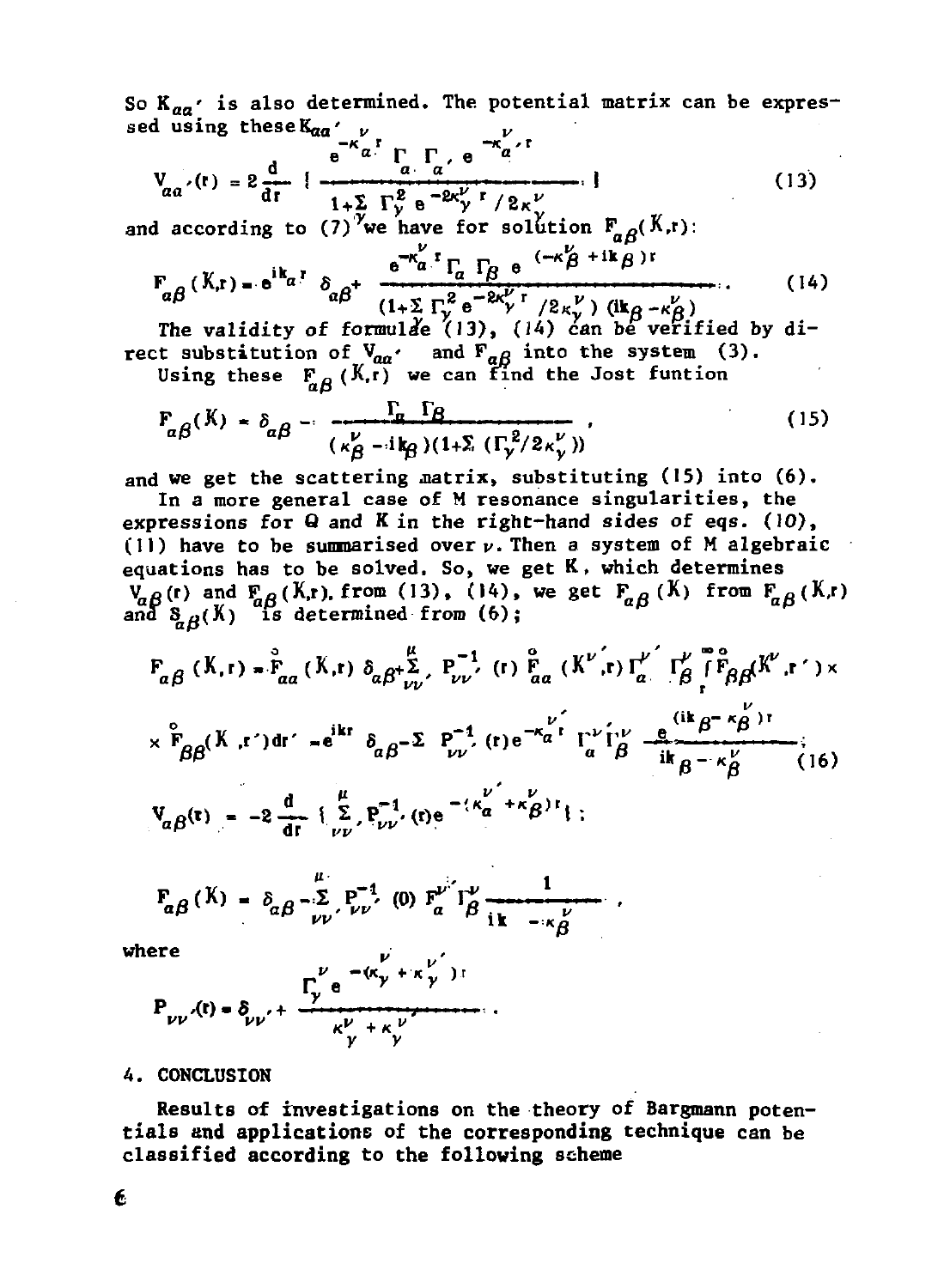

**Crosses signify the domains to which there correspond the results of the present article. The completely shaded cells represent the areas where a lot of investigations were performed (see review''1/ ). Until now no results exist concerning the estimation of errors of solutions of multichannel inverse problems (the cell with a question-mark).** 

**The reconstruction of forces for particular nuclear systems with a coupling of channels (the lowest right corner of the scheme) was made only in the case when thresholds of all the**  channels are equal to each other (tensor and  $l-s$  interactions **of nucleons /8.9/ ), About the fitting of parameters of S <sup>B</sup> for**  approximation of S see papers <sup>/9,10</sup>/.

**The authors are grateful to I.V.Amirkhanov, V.N.Pivovarchik and A.A.Suzko for useful discussions concerning the subject of this paper.** 

#### **REFERENCES**

- **1. Zakhariev B.N. et al. Particles and Nuclei, 1982, 13, No.6.**
- **2. Fulton Т., Newton R.G. Nuovo Cim., 1956, 3, No.4, p. 677.**
- **3. Newton R.G., Fulton T. Phys.Rev., 1957, 107, No.4, p. 1103.**
- **4. Visner J. et al. Particles and Nuclei, 1978, 9, p. 710.**
- **5. Cox J.R. J.Math.Phys., 1964, 5, No.8, p. 1065; Ann.Phys., 1966, 39, p. 216; J.Math.Phys., 1975, 16, No.7.**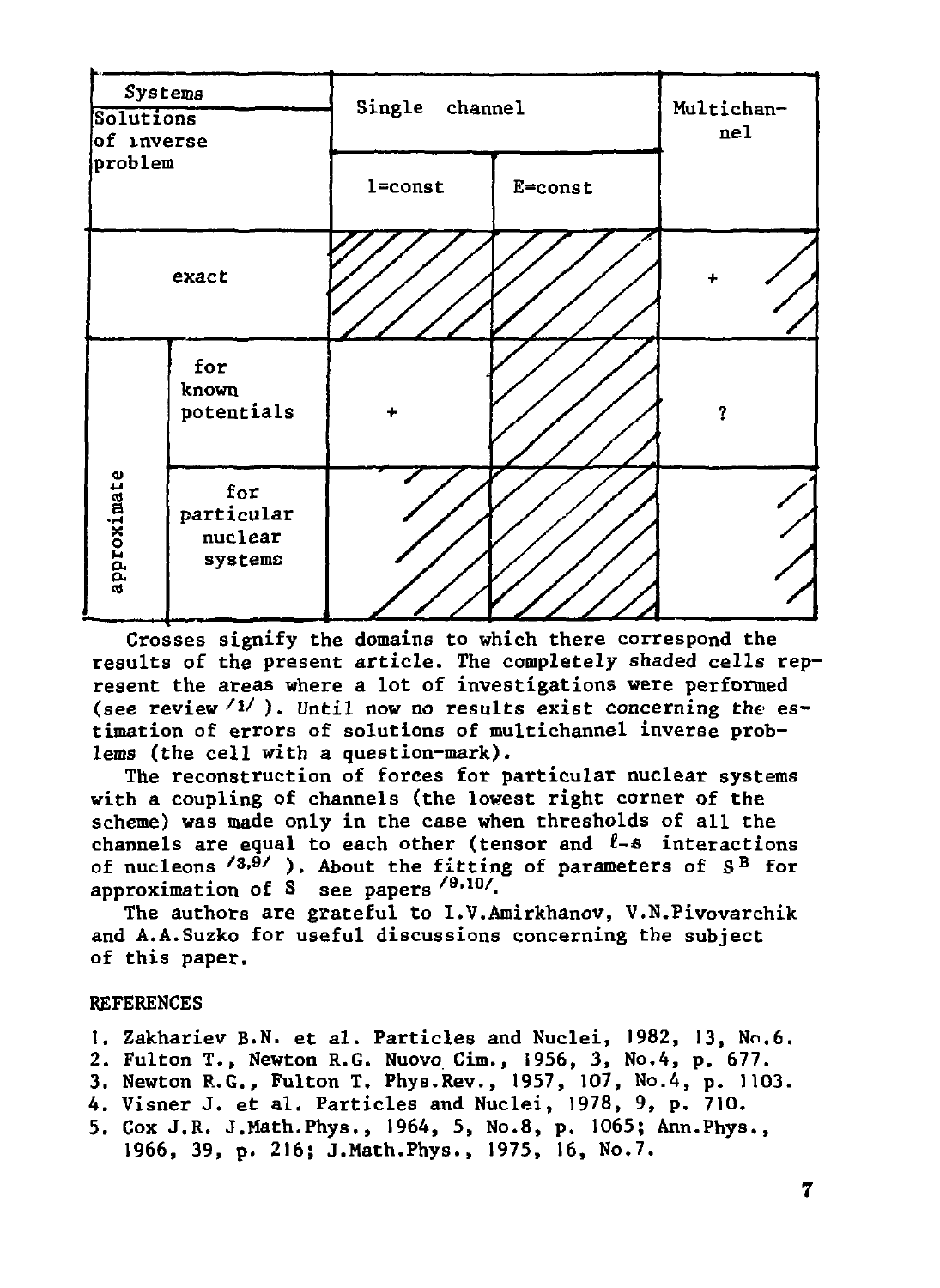- 6. Zakhariev B.N., Flekhanov E.B., Suzko A.A. Ann. der Fhys., 1982, 39, p. 771; Preprint JINR, P2-80-588, Dubna, 1980.
- 7. Shonefeld J.F. et al. Ann.Phys., 1980, 128, No.l, p. 1.
- 8. Thaker H.B. et al. Phys.Rev., 1978, DI8, No.l, p. 274; 1980, D21, p. 234.
- 9. Malyarov V.V. et al. J.Nucl.Phys. (in Russian), 1973, 18, p. 1140.
- 10. Lambert F. et al. Nucl.Phys., 1975, B90, p. 267.

**Received** by Publishing **Department on July 7 1982.**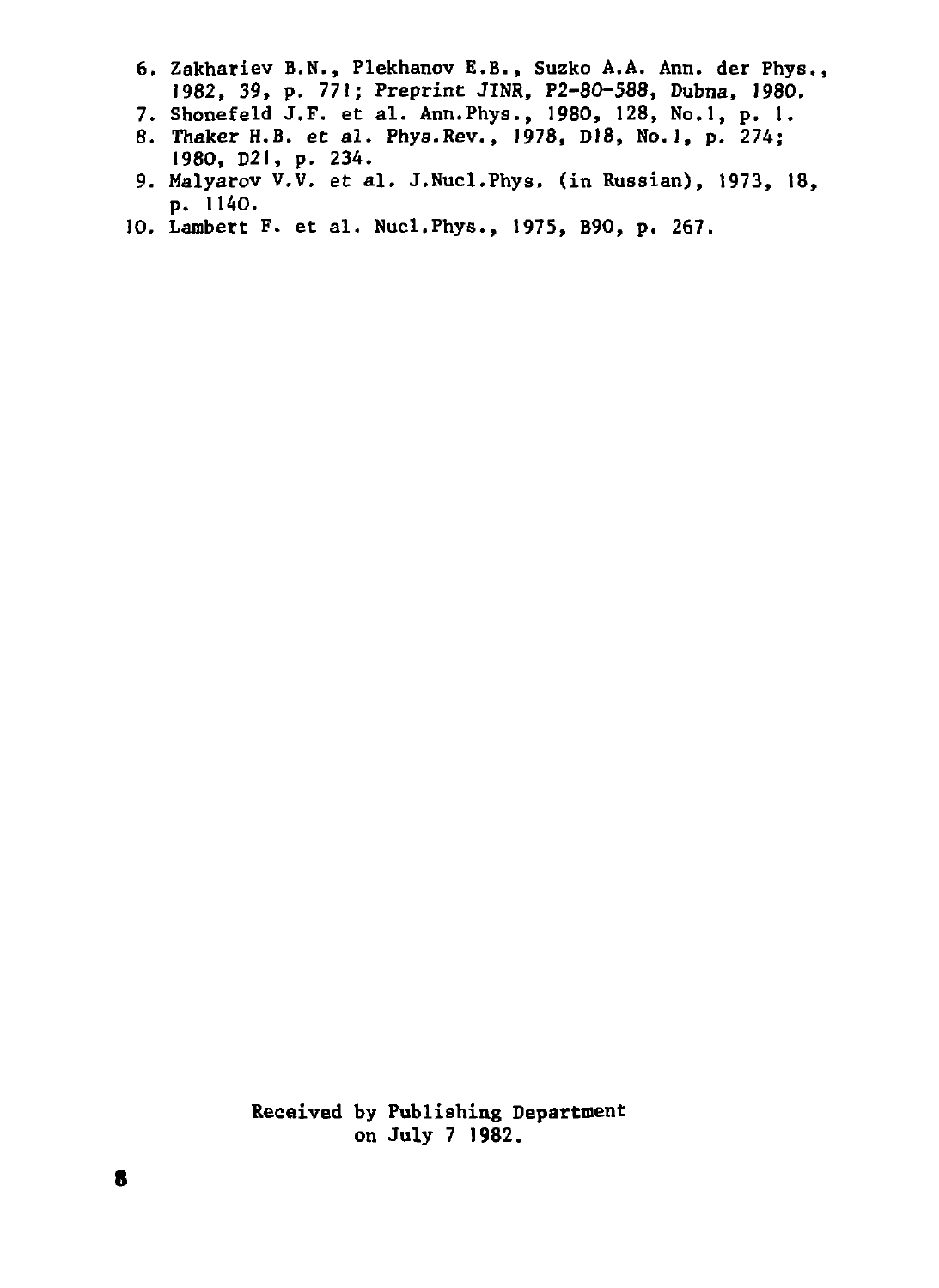Никишов П.Ю., Плеханов Е.Б., Захарьев Б.Н. Е4-82-525 **0 точных решениях задач рассеяния** 

Даны примеры, характеризующие качество восслановления потенциалов по данным одноканального рассеяния с помощью точно решаемых моделей. Найдены простые точные решения для много**канальны систе с невырожденным резонансным особенностями**  матрицы рассеяния.

Работа выполнена в Лаборатории теоретической физики ОИЯИ.

Препринт Объединенного института ядерных исследований. Дубна 1982

**Nikishov P.Yu., Plekhanov E.B., Zakhariev B.N. E4-82-525 On Exact Solutions of Scattering Problems** 

**Examples illustrating the quality of the reconstruction of potentials from single-channel scattering data by using exactly solvable models are given. Simple exact solutions for multi-channel systems with non-degenerated resonance singularities of the scattering matrix are derived.** 

**The investigation has been performed at the Laboratory of Theoretical Physics, JINR.** 

**Preprint of the Joint Institute for Nuclear Research. Dubna 1982**